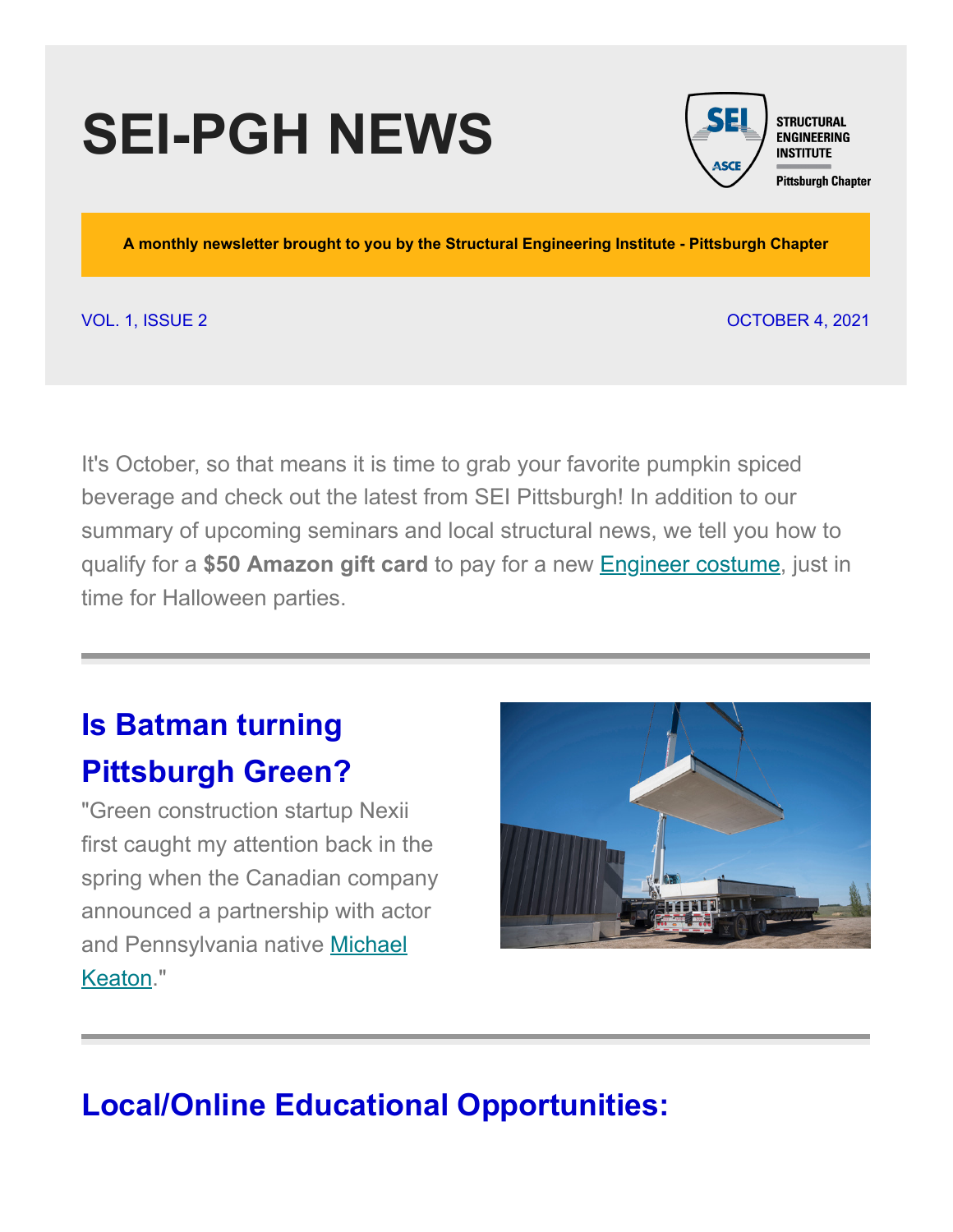| <b>Various Dates</b>  | <b>AISC - Fundamentals of Welding and Bolting Night</b>     |
|-----------------------|-------------------------------------------------------------|
| $\leq$ 12 PDH         | <b>School Course</b>                                        |
|                       | 7-8:30 PM, Virtual, \$250-\$900                             |
| <b>Tue 10/5</b>       | <b>ACI - Emerging Innovations in Materials for Concrete</b> |
| 1.0 PDH               | Construction                                                |
|                       | 1-2 PM, Virtual, Free to \$39                               |
| <b>Wed 10/6</b>       | <b>STI - HSS Connection Design Software</b>                 |
| 1.0 PDH               | 12-1 PM, Virtual, \$95 Indiv/\$300 Site                     |
| Wed 10/6-Fri 10/8     | <b>ASCE 2021 Convention</b>                                 |
| $≤10$ PDH             | Virtual, \$75-\$595                                         |
| <b>Thu 10/7</b>       | <b>NCSEA - Do's and Don'ts in Structural Steel Design</b>   |
| 1.5 PDH               | Virtual, \$275                                              |
| Tue 10/12 - Fri 10/15 | <b>NCSEA - Octoberfest</b>                                  |
| 0 PDH                 | <b>Virtual, Free</b>                                        |
| Sun 10/17-Wed 10/20   | <b>ACI Concrete Convention</b>                              |
| 55+ Tech Sessions     | Virtual, \$99-\$179 (\$0 Students)                          |
| <b>Thu 10/21</b>      | <b>SEI Pittsburgh Presents:</b>                             |
| 1.0 PDH               | AISC Higgins Award Lecture, Dr. Amit H. Varma               |
|                       | SpeedCore and Steel-Concrete Composite Construction:        |
|                       | The Best of Both Worlds                                     |
|                       | 12-1 PM, Virtual, Link to follow, \$0-\$10                  |
| <b>Thu 10/28</b>      | <b>NCSEA - Design of Insulating Concrete Form Walls for</b> |
| 1.5 PDH               | <u>High Winds</u>                                           |
|                       | 1-2:30 PM, Virtual, \$275                                   |
| <b>Tue 11/9</b>       | <b>ACI - Changes in One- and Two-Way Shear</b>              |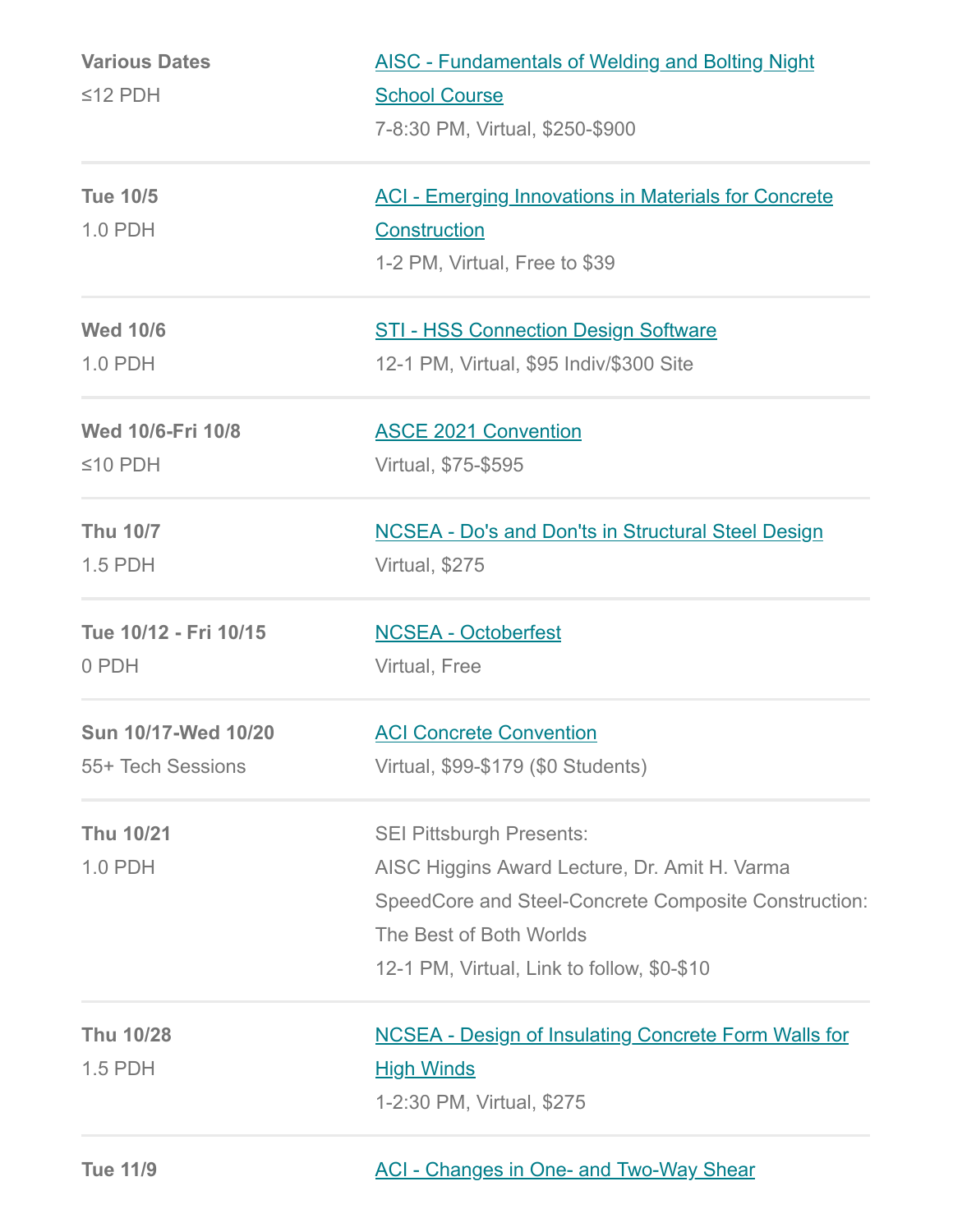### **Out-of-Town Educational Opportunities:**

*Note: ACI Concrete Convention, Atlanta, GA was changed to virtual only. NCSEA Structural Engineering Summit, New York, NY was postponed until February 2022.*

**Tue 10/12-Thu 10/14** 0 PDH

[SEAA \(Steel Erectors Association of America\)](https://www.seaa.net/seaa-convention--trade-show.html) **Convention** Orlando, FL, \$710-\$935



## **5 things you didn't know about the PA Turnpike**

Maybe you inspected a bridge, or even designed a bridge, along this historic route. You have almost certainly driven across one or two, but did you know these [five facts](https://www.asce.org/publications-and-news/civil-engineering-source/article/2021/08/10/5-things-you-didnt-know-about-the-pennsylvania-turnpike)?

#### **Funding the Future of Structural Engineering**

When you go to sign up for the October 21st SEI-Pittsburgh webinar, you may notice that proceeds are going to a special cause this year; the [SEI Futures Fund](https://www.asce.org/communities/institutes-and-technical-groups/structural-engineering-institute/futures-fund). The goal of the SEI Futures Fund is to support programs that advance the Structural Engineering profession. For 2022, more than \$250,000 has been committed towards this goal! If your \$5 or \$10 donation from the webinar wasn't quite enough, they would be happy to accept your additional contribution to the future of our profession. Check out the [website](https://www.asce.org/communities/institutes-and-technical-groups/structural-engineering-institute/futures-fund) for more information on all of the great programs that are being supported.